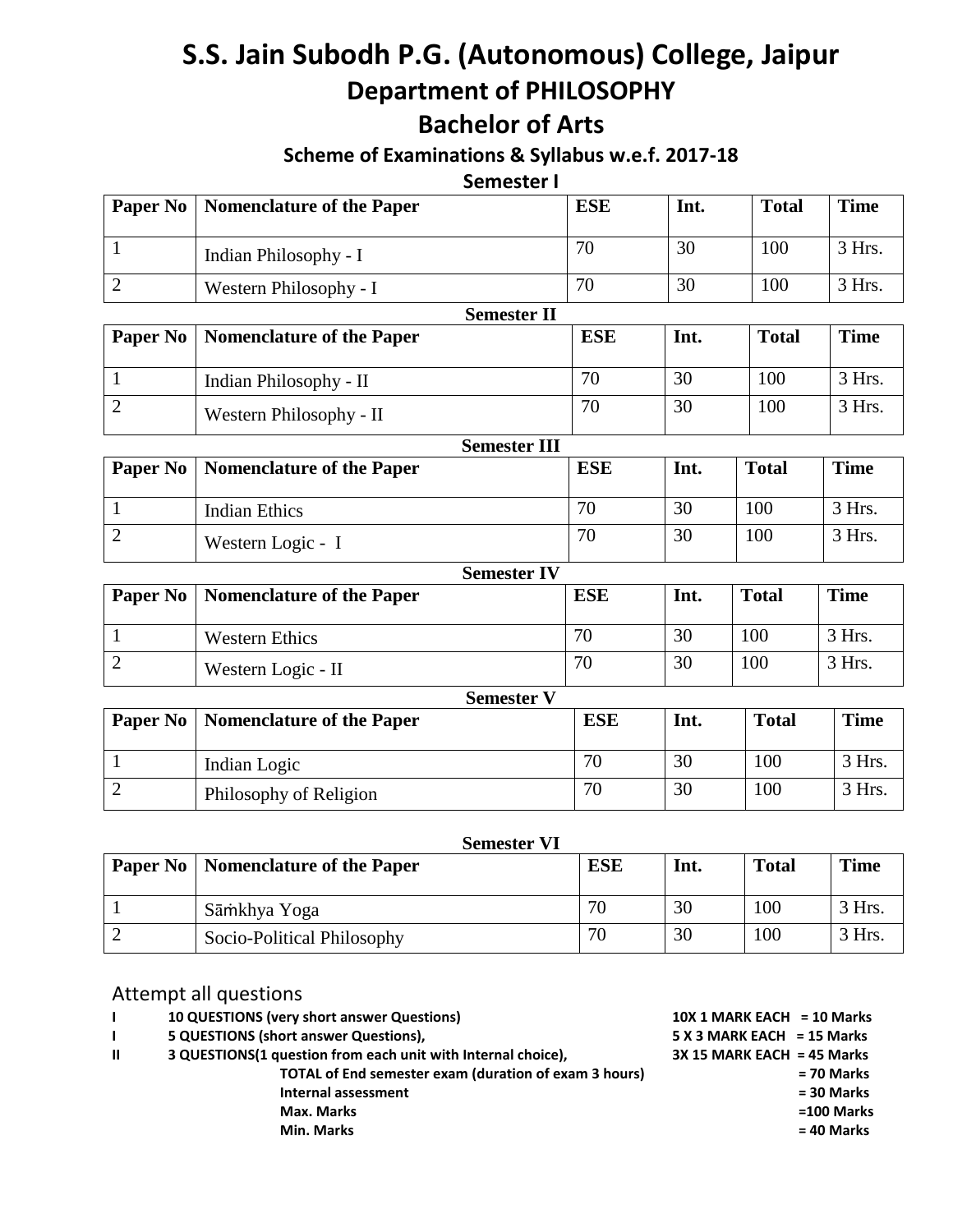# **Semester - I**

## **Paper I – INDIAN PHILOSOPHY - I**

#### **Attempt all questions**

|              | 10 QUESTIONS (very short answer Questions)                                    | <b>10X 1 MARK EACH</b> | $= 10$ Marks |
|--------------|-------------------------------------------------------------------------------|------------------------|--------------|
| $\mathbf{u}$ | <b>5 QUESTIONS (short answer Questions)</b>                                   | <b>5 X 3 MARK EACH</b> | $= 15$ Marks |
| $\mathbf{m}$ | 3 QUESTIONS (1 question from each unit with Internal choice) 3 X 15 MARK EACH |                        | $= 45$ Marks |
|              | Total of End semester exam (duration of exam 3 hours)                         |                        | 70Marks      |
|              | <b>Internal Assessment</b>                                                    |                        | 30Marks      |
|              | <b>Maximum Marks</b>                                                          |                        | 100Marks     |
|              | <b>Minimum Marks</b>                                                          |                        | 40Marks      |
|              |                                                                               |                        |              |

#### UNIT-I

- 1. Nature of Indian Philosophy Vedas; Upanisads and Gita.
- 2. Basic Concepts : Theology; Concept of Jivatma in Upanisads Panchkosh and four levels (Jagrit, Swapan, Sushupti, Turiya).
- 3. Carvaka School Its Epistemology; Metaphysics and Ethics.

#### UNIT-II

- 1. Jainism Concepts of Sat, Dravya, Guna, Paryaya, Jiva, Ajiva, Anekantavada, Syadvada; Jain Epistemology, Ethics & Concepts of Moksh.
- 2. Buddhism Buddhism Epistemology; Metaphysics & Concept of Moksh.

#### UNIT-III

- 1. Nyaya Theory of Pramanas; the Idea of God & Proofs for his Existence.
- 2. Vaisesika Padarthas Dravya, Guna, Karma, Samanya, Samavaya, Visesha, Abhava; Causation-Asatkaryavada; Karana - Samavayi, Asamvayi and Nimita; Paramanuvada.

| M. Hiriyanna       |                      | Outlines of Indian Philosophy (Hindi translation available)          |
|--------------------|----------------------|----------------------------------------------------------------------|
| C.D. Sharma        |                      | A Critical survey of Indian Philosophy (Hindi Translation Available) |
|                    |                      | A History of Indian Philosophy, Vol - I to V                         |
|                    |                      | (Hindi Translation available)                                        |
| S. Radhakrishana   |                      | Indian Philosophy Vol 1& II (Hindi Translation Available)            |
| R. D. Ranade       | $\ddot{\phantom{a}}$ | A Constructive Survey of Upanisadic Philosophy                       |
|                    |                      | (Hindi Translation available)                                        |
| Dutta & Chatterjee | $\ddot{\cdot}$       | Introduction to Indian Philosophy (Hindi Translation Available)      |
| संगमलाल पांडे      | $\ddot{\phantom{a}}$ | भारतीय दर्शन का सर्वेक्षण                                            |
| बलदेव उपाघ्याय     | ٠                    | भारतीय दर्शन                                                         |
| उमेश मिश्रा        |                      | भारतीय दर्शन                                                         |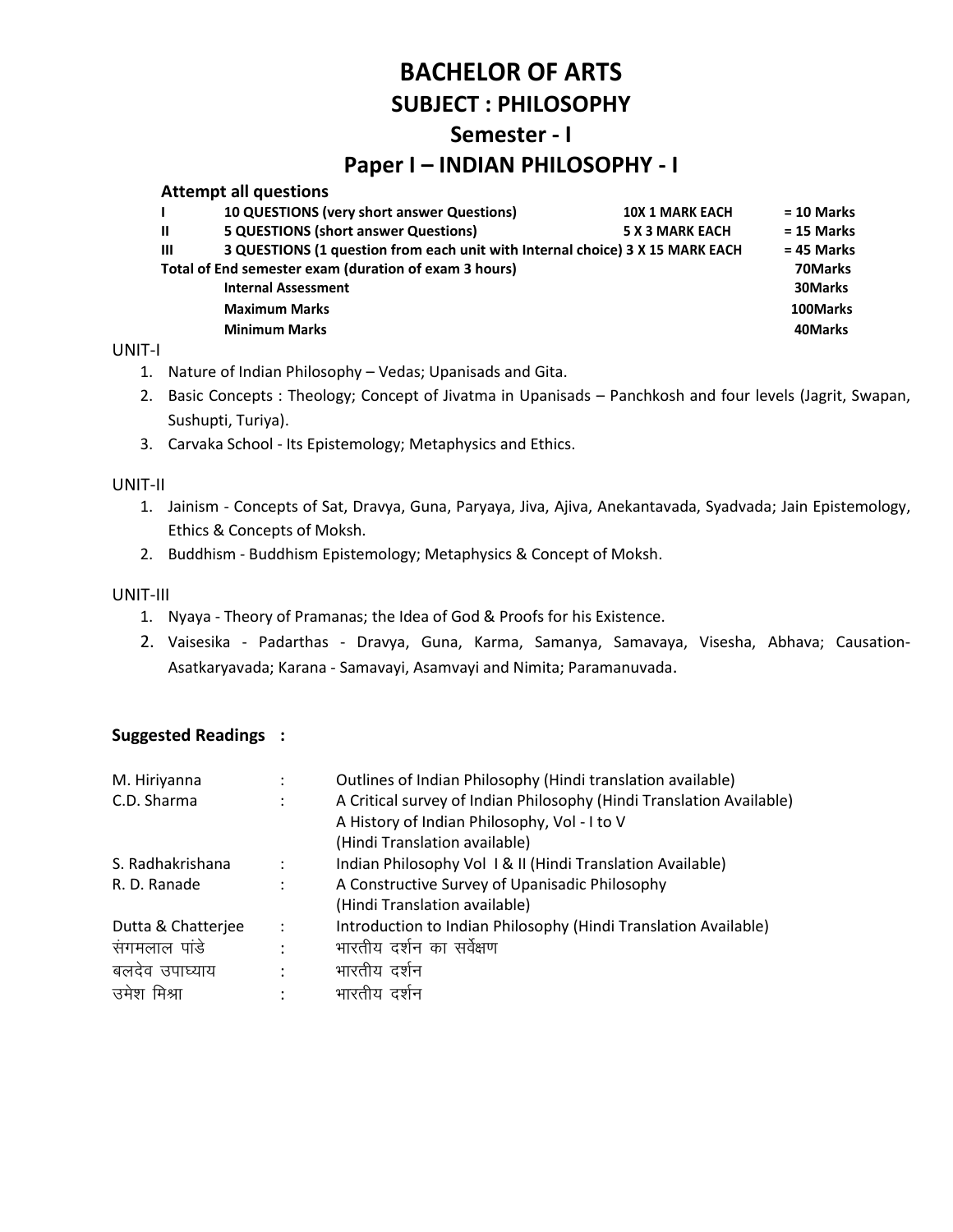#### **Semester - II**

### **Paper I – INDIAN PHILOSOPHY - II**

|              | <b>Attempt all questions</b>                                                  |                        |              |
|--------------|-------------------------------------------------------------------------------|------------------------|--------------|
|              | 10 QUESTIONS (very short answer Questions)                                    | <b>10X 1 MARK EACH</b> | $= 10$ Marks |
| Ш            | <b>5 QUESTIONS (short answer Questions)</b>                                   | <b>5 X 3 MARK EACH</b> | $= 15$ Marks |
| $\mathbf{m}$ | 3 QUESTIONS (1 question from each unit with Internal choice) 3 X 15 MARK EACH |                        | $= 45$ Marks |
|              | Total of End semester exam (duration of exam 3 hours)                         |                        | 70Marks      |
|              | <b>Internal Assessment</b>                                                    |                        | 30Marks      |
|              | <b>Maximum Marks</b>                                                          |                        | 100Marks     |
|              | <b>Minimum Marks</b>                                                          |                        | 40Marks      |
|              |                                                                               |                        |              |

#### UNIT-I

1. Sāṁkhya - Causation Theory (Satkaryvada); Prakrti & Gunas; Evolutes and Arguments for its Existence; Purusa - Arguments for its Existence and Plurality of Purusa; Relationship between Prakrti and Purusa; Kaivalya.

#### UNIT-II

- 1. Yoga Chitta-bhumi & Citta-Vrtti; Eight fold Path and God.
- 2. Purvamimansa Pramana-Mimansa and Self.

#### UNIT-III

- 1. Advait Vedant Nirguna Brahman; Adhyasa; Concept of Maya; Concept of Jivan Mukti; Satta & Jiva.
- 2. Visistadvaita Vedanta Saguna Brahman; Refutation of Maya; Jiva Concept; Bakti & Prapatti; Concept of videha Mukti.

| M. Hiriyanna       |                      | Outlines of Indian Philosophy (Hindi translation available)          |
|--------------------|----------------------|----------------------------------------------------------------------|
| C.D. Sharma        |                      | A Critical survey of Indian Philosophy (Hindi Translation Available) |
|                    |                      | A History of Indian Philosophy, Vol - I to V                         |
|                    |                      | (Hindi Translation available)                                        |
| S. Radhakrishana   | $\ddot{\phantom{a}}$ | Indian Philosophy Vol 1& II (Hindi Translation Available)            |
| R. D. Ranade       | $\ddot{\phantom{a}}$ | A Constructive Survey of Upanisadic Philosophy                       |
|                    |                      | (Hindi Translation available)                                        |
| Dutta & Chatterjee | $\ddot{\phantom{a}}$ | Introduction to Indian Philosophy (Hindi Translation Available)      |
| संगमलाल पांडे      | $\ddot{\phantom{a}}$ | भारतीय दर्शन का सर्वेक्षण                                            |
| बलदेव उपाघ्याय     | $\ddot{\cdot}$       | भारतीय दर्शन                                                         |
| उमेश मिश्रा        |                      | भारतीय दर्शन                                                         |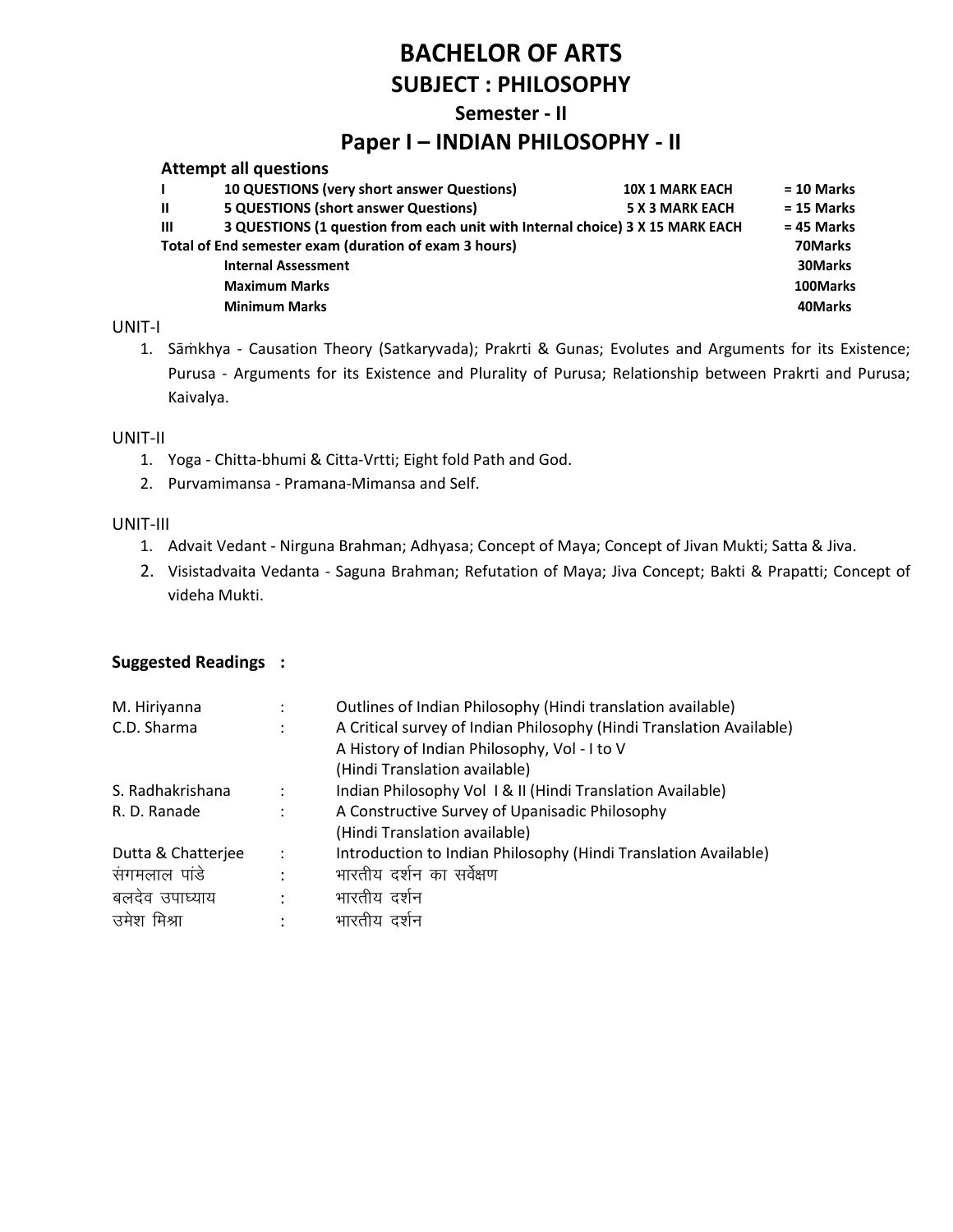#### **Semester - I**

## **Paper II – WESTERN PHILOSOPHY - I**

|              | <b>Attempt all questions</b>                                                  |                        |              |
|--------------|-------------------------------------------------------------------------------|------------------------|--------------|
|              | 10 QUESTIONS (very short answer Questions)                                    | <b>10X 1 MARK EACH</b> | $= 10$ Marks |
| $\mathbf{u}$ | <b>5 QUESTIONS (short answer Questions)</b>                                   | <b>5 X 3 MARK EACH</b> | $= 15$ Marks |
| $\mathbf{m}$ | 3 QUESTIONS (1 question from each unit with Internal choice) 3 X 15 MARK EACH |                        | $= 45$ Marks |
|              | Total of End semester exam (duration of exam 3 hours)                         |                        | 70Marks      |
|              | <b>Internal Assessment</b>                                                    |                        | 30Marks      |
|              | <b>Maximum Marks</b>                                                          |                        | 100Marks     |
|              | <b>Minimum Marks</b>                                                          |                        | 40Marks      |
|              |                                                                               |                        |              |

#### UNIT-I

- 1. Introduction Early Greek Philosophy: Sophist- Relativism and Subjectivism.
- 2. Socrates Philosophical Method; Theory of Knowledge.

#### UNIT-II

- 1. Plato Theory of Knowledge; Theory of Ideas and Soul.
- 2. Aristotle Critique OF Plato's; Theory of Forms; Theory of Causation; Form & Matter; Potentiality and Actuality.

#### UNIT-III

- 1. Descartes Method of Doubt; Cogito-Ergo-Sum; Mind and Matter; Mind and Body Interactionism; God Nature and Proofs for his Existence.
- 2. Spinoza –Substance; Attributes and Modes; the Concept of God; Pantheism; Mind-Body Problem.

| W. T. Stace       |                | A Critical History of Greek Philosophy                           |
|-------------------|----------------|------------------------------------------------------------------|
| जे.एस. श्रीवास्तव |                | 1. ग्रीक दर्शन का वैज्ञानिक इतिहास, किताब महल, इलाहाबाद          |
|                   |                | 2. मध्ययुगीन दर्शन का वैज्ञानिक इतिहास, किताब महल, इलाहाबाद      |
|                   |                | 3. आधुनिक दर्शन का वैज्ञानिक इतिहास, किताब महल, इलाहाबाद         |
|                   |                | 4. पाश्चात्य दर्शन की दार्शनिक प्रवृत्तियाँ                      |
| याकूब मसीह        |                | पाश्चात्य दर्शन का समीक्षात्मक अध्ययन, मोतीलाल बनारसीदास, दिल्ली |
| संगमलाल पांडे     | $\ddot{\cdot}$ | आधुनिक दर्शन की भूमिका                                           |
| चन्द्रधर शर्मा    |                | 1.समकालीन पाश्चात्य दर्शन                                        |
|                   |                | 2. पाश्चात्य दर्शन                                               |
| दयाकृष्ण          |                | पाश्चात्य दर्शन का इतिहास Vol – I और I I                         |
| Frank Thilly      |                | A History of Philosophy (Hindi Translation Available)            |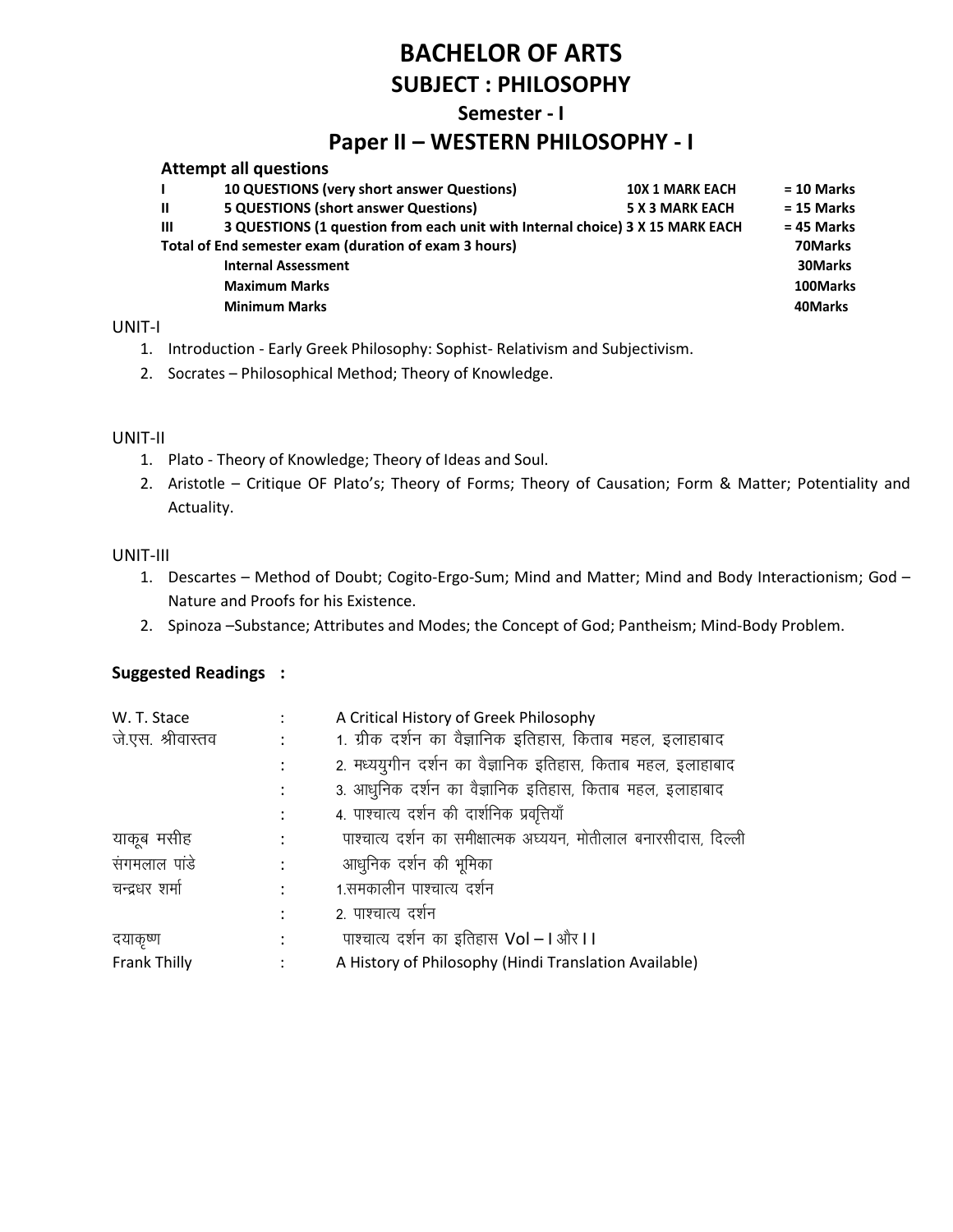#### **Semester - II**

## **Paper II – WESTERN PHILOSOPHY - II**

|              | <b>Attempt all questions</b>                                                  |                        |              |
|--------------|-------------------------------------------------------------------------------|------------------------|--------------|
|              | 10 QUESTIONS (very short answer Questions)                                    | <b>10X 1 MARK EACH</b> | $= 10$ Marks |
| $\mathbf{I}$ | <b>5 QUESTIONS (short answer Questions)</b>                                   | <b>5 X 3 MARK EACH</b> | $= 15$ Marks |
| $\mathbf{m}$ | 3 QUESTIONS (1 question from each unit with Internal choice) 3 X 15 MARK EACH |                        | $= 45$ Marks |
|              | Total of End semester exam (duration of exam 3 hours)                         |                        | 70Marks      |
|              | <b>Internal Assessment</b>                                                    |                        | 30Marks      |
|              | <b>Maximum Marks</b>                                                          |                        | 100Marks     |
|              | <b>Minimum Marks</b>                                                          |                        | 40Marks      |
|              |                                                                               |                        |              |

#### UNIT-I

- 1. Leibniz Monadology; Doctrine of Pre- Established Harmony; God Nature and Proofs for his Existence.
- 2. Locke Theory of Knowledge-Ideas and their Classification; Refutation of Innate Ideas; Knowledge and its Grades; Substance; Qualities - Primary and Secondary.

#### UNIT-II

- 1. Berkeley Rejection of Abstract Ideas; Rejection of the Distinction between Primary and Secondary Qualities; Immaterialism; Esse Est Percipi: the Problem of Solipsism.
- 2. Hume Theory of Knowledge Impressions and Ideas; Judgments Concerning Relations of Ideas and Judgment; Concerning Matters of Facts; Causality; Skepticism.

#### UNIT-III

1. Kant - Conception of Critical Philosophy; Classification of Judgements : Analytic; Synthetic; Apriori, Aposteriori; Possibility of Synthetic Apriori Judgments.

| W. T. Stace         |                      | A Critical History of Greek Philosophy                           |
|---------------------|----------------------|------------------------------------------------------------------|
| जे.एस. श्रीवास्तव   |                      | 1. ग्रीक दर्शन का वैज्ञानिक इतिहास, किताब महल, इलाहाबाद          |
|                     |                      | 2. मध्ययुगीन दर्शन का वैज्ञानिक इतिहास, किताब महल, इलाहाबाद      |
|                     |                      | 3. आधुनिक दर्शन का वैज्ञानिक इतिहास, किताब महल, इलाहाबाद         |
|                     |                      | 4. पाश्चात्य दर्शन की दार्शनिक प्रवृत्तियाँ                      |
| याकूब मसीह          |                      | पाश्चात्य दर्शन का समीक्षात्मक अध्ययन, मोतीलाल बनारसीदास, दिल्ली |
| संगमलाल पांडे       | $\ddot{\phantom{a}}$ | आधुनिक दर्शन की भूमिका                                           |
| चन्द्रधर शर्मा      | ٠                    | 1. समकालीन पाश्चात्य दर्शन                                       |
|                     |                      | 2. पाश्चात्य दर्शन                                               |
| <b>Frank Thilly</b> |                      | A History of Philosophy (Hindi Translation Available)            |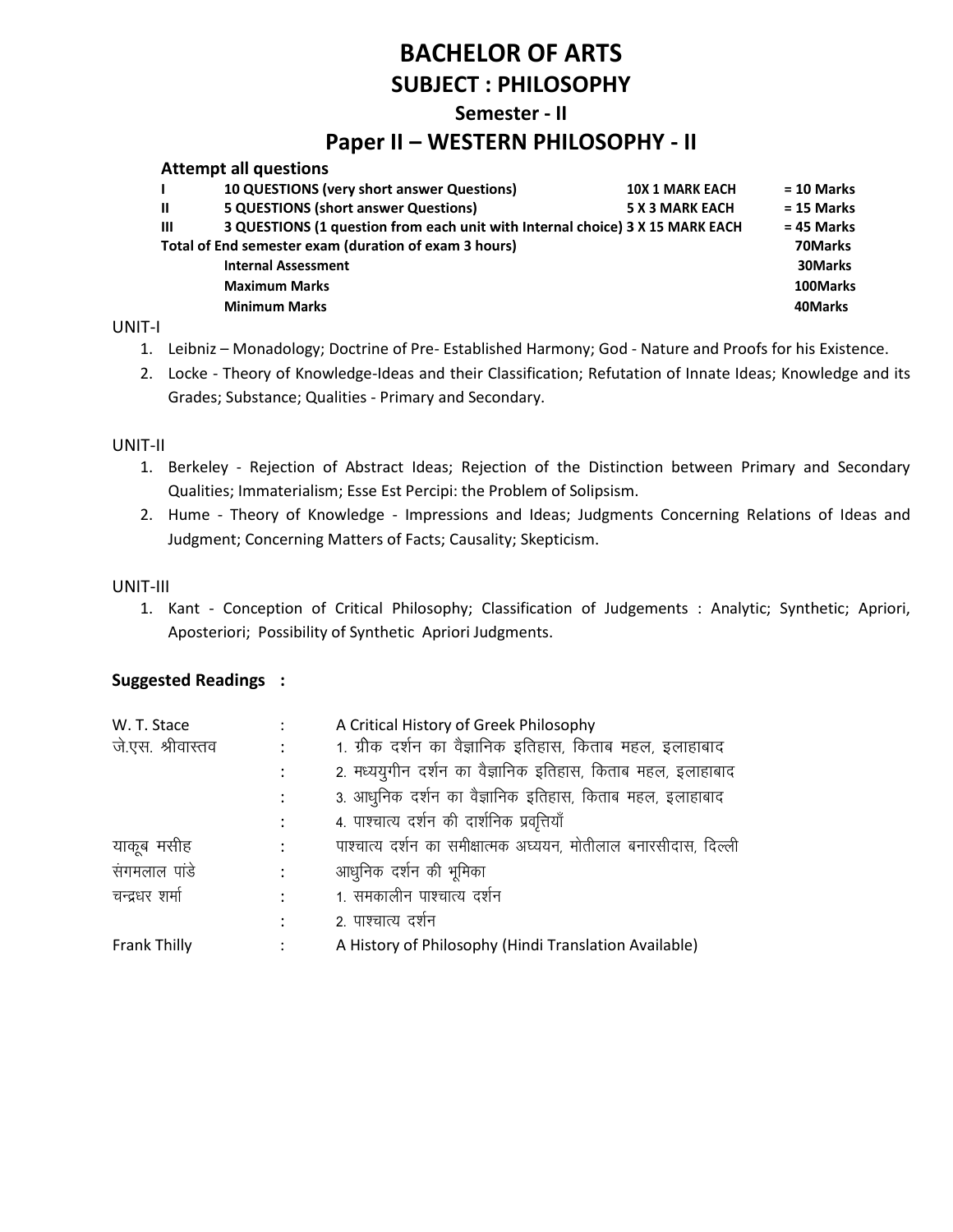#### **Semester - IV**

## **Paper – II Western Logic - II**

| <b>10 QUESTIONS (very short answer Questions)</b> | <b>10X 1 MARK EACH</b>                                                                | $= 10$ Marks                                                                  |
|---------------------------------------------------|---------------------------------------------------------------------------------------|-------------------------------------------------------------------------------|
| <b>5 QUESTIONS (short answer Questions)</b>       | <b>5 X 3 MARK EACH</b>                                                                | $= 15$ Marks                                                                  |
|                                                   |                                                                                       | $= 45$ Marks                                                                  |
|                                                   |                                                                                       | 70Marks                                                                       |
| <b>Internal Assessment</b>                        |                                                                                       | <b>30 Marks</b>                                                               |
| <b>Maximum Marks</b>                              |                                                                                       | 100 Marks                                                                     |
| <b>Minimum Marks</b>                              |                                                                                       | 40 Marks                                                                      |
|                                                   | <b>Attempt all questions</b><br>Total of End semester exam (duration of exam 3 hours) | 3 QUESTIONS (1 question from each unit with Internal choice) 3 X 15 MARK EACH |

#### UNIT - I

1. Arguments in ordinary language – Translating Categorical Proposition in to Standard form; Uniform translation; Disjunctive and Hypothetical syllogism. (chapter-7)

#### UNIT - II

1. Symbolic logic – The symbol for Truth Function (Conjunction, Negation, Disjunction, Conditional and Material Implication); Truth Table; Law of Thought. (chapter-8)

#### UNIT - III

- 1. The method of Deduction Formal proof of validity. (chapter-9)
- 2. Mill's Methods of Experimental Enquiry. (chapter-12)

| I.M. Copi:      |        | Introduction to $logic - (sixth edition, chapter 7, 8, 9, 12)$ |
|-----------------|--------|----------------------------------------------------------------|
|                 |        | (Hindi Translation Available)                                  |
| संगमलाल पांडे   | $\sim$ | तर्कशास्त्र का परिचय                                           |
| राजश्री अग्रवाल | $\sim$ | तर्कशास्त्र का परिचय                                           |
| कृष्णा जैन      |        | तर्कशास्त्र एक रुपरेखा                                         |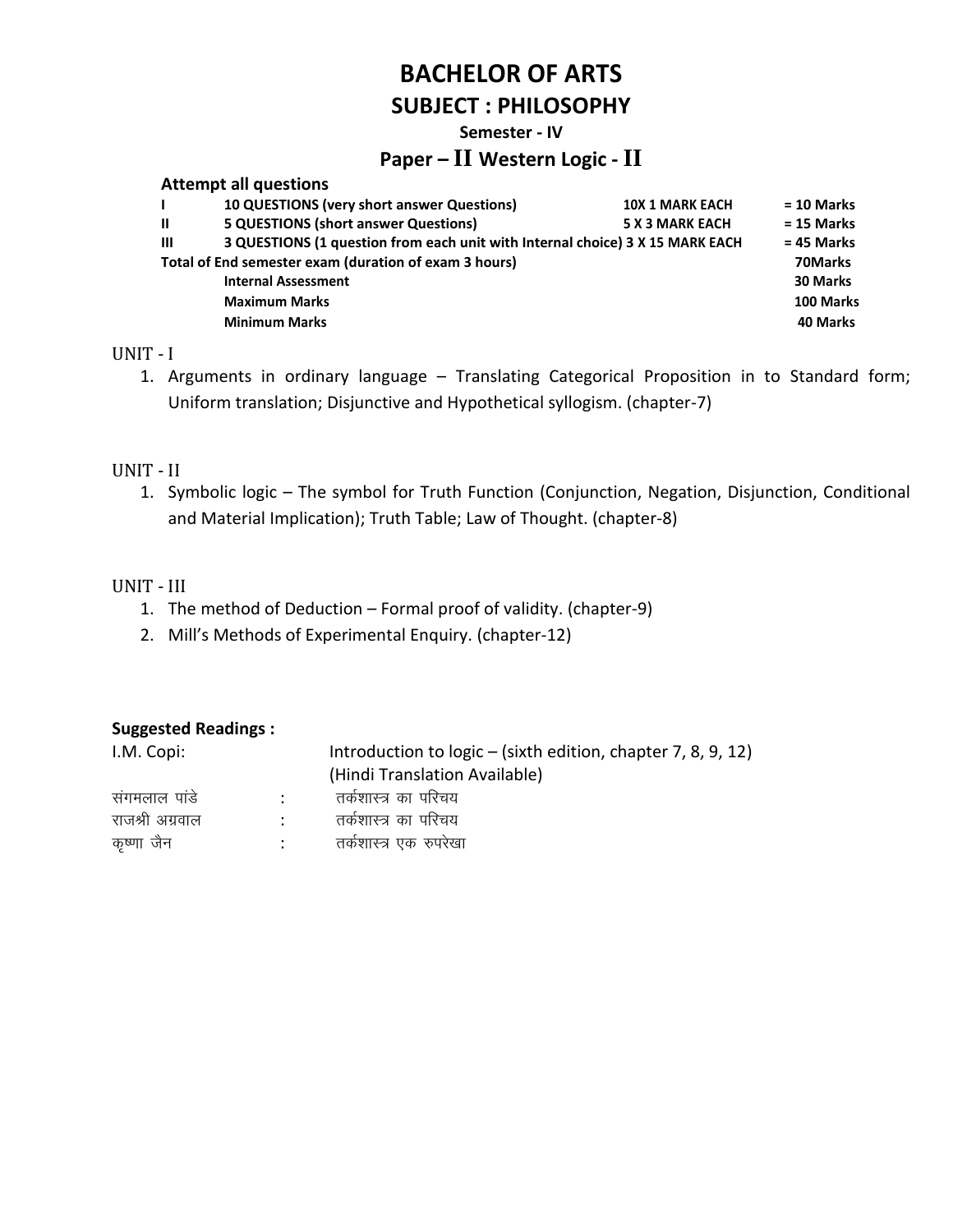#### Semester - IV

#### **Paper - I Western Ethics**

|              | <b>Attempt all questions</b>                                                  |                        |              |
|--------------|-------------------------------------------------------------------------------|------------------------|--------------|
|              | <b>10 QUESTIONS (very short answer Questions)</b>                             | <b>10X 1 MARK EACH</b> | $= 10$ Marks |
| $\mathbf{u}$ | <b>5 QUESTIONS (short answer Questions)</b>                                   | <b>5 X 3 MARK EACH</b> | $= 15$ Marks |
| $\mathbf{m}$ | 3 QUESTIONS (1 question from each unit with Internal choice) 3 X 15 MARK EACH |                        | $= 45$ Marks |
|              | Total of End semester exam (duration of exam 3 hours)                         |                        | 70Marks      |
|              | <b>Internal Assessment</b>                                                    |                        | 30 Marks     |
|              | <b>Maximum Marks</b>                                                          |                        | 100 Marks    |
|              | <b>Minimum Marks</b>                                                          |                        | 40 Marks     |

### UNIT - I

- 1. Introduction to Western Ethics-Nature, Definition and Scope.
- 2. Freedom of will Determinism and Indeterminism

#### UNIT - II

- 1. Teleological Ethics Egoism; Hedonism; Utilitarianism.
- 2. Deontological Ethics Kant.

#### UNIT - III

- 1. Virtue ethics Socrates; Plato & Aristotle.
- 2. Theories of Punishment.

| J. N. Sinha     | A Manual of Ethics (Hindi Translation Available) |
|-----------------|--------------------------------------------------|
| वेदप्रकाश वर्मा | नीतिशास्त्र के मूलसिद्धांत                       |
| संगमलाल पांडे   | भारतीय नीतिदर्शन का सर्वेक्षण                    |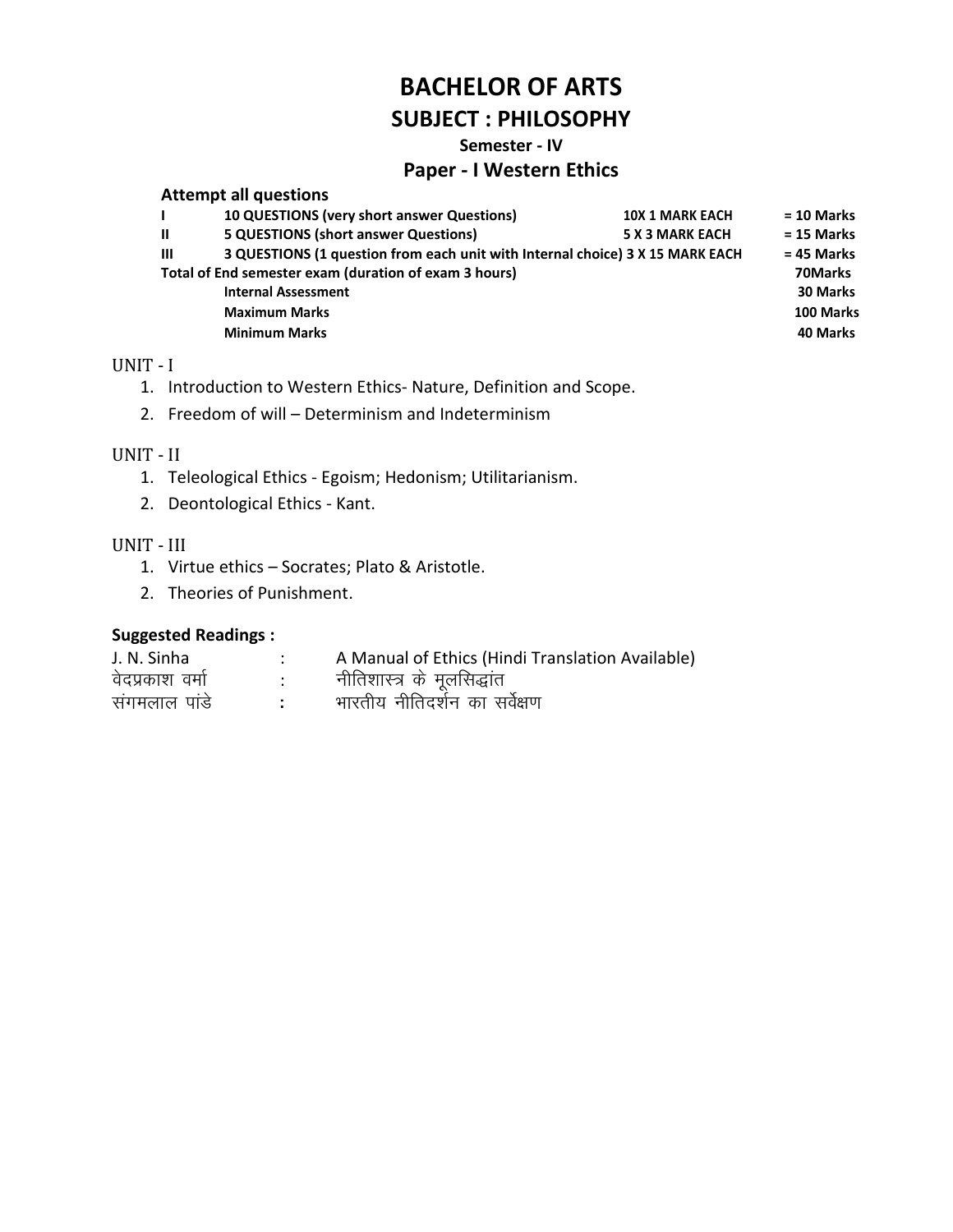# **BACHELOR OF ARTS**

**SUBJECT : PHILOSOPHY**

### **Semester - III**

### **Paper - II Western Logic - I**

#### **Attempt all questions**

|              | 10 QUESTIONS (very short answer Questions)                                    | <b>10X 1 MARK EACH</b> | $= 10$ Marks    |
|--------------|-------------------------------------------------------------------------------|------------------------|-----------------|
| $\mathbf{u}$ | <b>5 QUESTIONS (short answer Questions)</b>                                   | <b>5 X 3 MARK EACH</b> | $= 15$ Marks    |
| Ш            | 3 QUESTIONS (1 question from each unit with Internal choice) 3 X 15 MARK EACH |                        | $= 45$ Marks    |
|              | Total of End semester exam (duration of exam 3 hours)                         |                        | 70Marks         |
|              | <b>Internal Assessment</b>                                                    |                        | <b>30 Marks</b> |
|              | <b>Maximum Marks</b>                                                          |                        | 100 Marks       |
|              | <b>Minimum Marks</b>                                                          |                        | 40 Marks        |
|              |                                                                               |                        |                 |

#### UNIT - I

- 1. Introductory Topic What is logic; Proposition; Argument; Truth and Validity; Deduction and Induction. (chapter-1)
- 2. The uses of language The Basic functions of language. (chapter-3)

#### UNIT - II

- 1. Informal Fallacies Relevance and Ambiguity. (chapter-3)
- 2. Categorical proposition Quality, Quantity and Distribution; The Traditional Square of opposition; further immediate inference and Venn Diagrams for Categorical proposition. (chapter-5)

#### UNIT - III

1. Categorical Syllogism – Standard form Categorical Syllogism; Term, Mood and Figures; Venn diagram technique of testing the validity of Syllogisms; Rules and fallacies. (chapter-6)

| I.M. Copi       | Introduction to $logic - (sixth edition, chapter 1, 3, 5, 6)$ |
|-----------------|---------------------------------------------------------------|
|                 | (Hindi Translation Available)                                 |
| सगमलाल पांडे    | तर्कशास्त्र का परिचय                                          |
| राजश्री अग्रवाल | तर्कशास्त्र का परिचय                                          |
| कृष्णा जैन      | तर्कशास्त्र एक रुपरेखा                                        |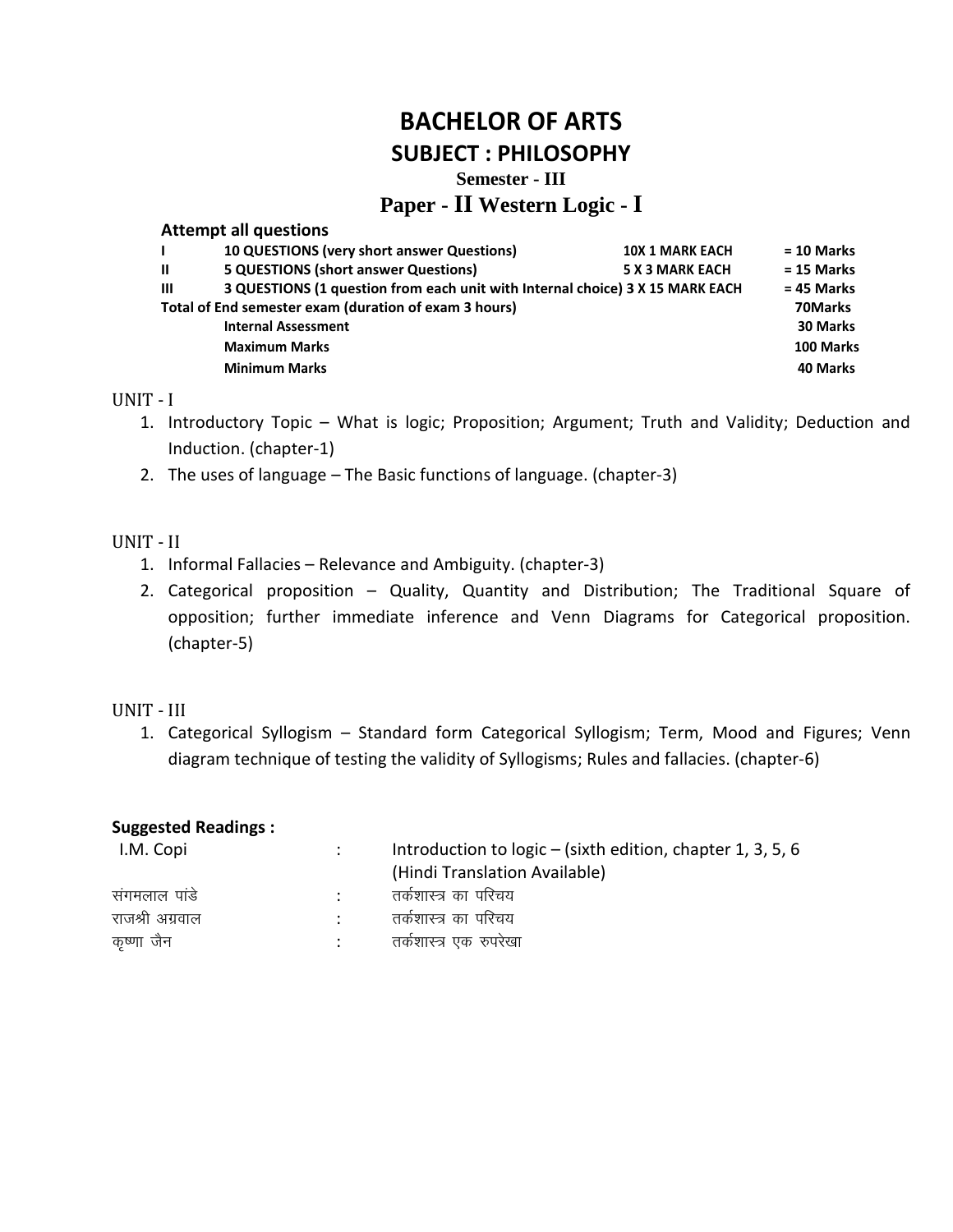**Semester - III**

### **Paper - I Indian Ethics**

#### **Attempt all questions**

| 10 QUESTIONS (very short answer Questions)                                                    | <b>10X 1 MARK EACH</b> | $= 10$ Marks    |
|-----------------------------------------------------------------------------------------------|------------------------|-----------------|
| <b>5 QUESTIONS (short answer Questions)</b>                                                   | <b>5 X 3 MARK EACH</b> | $= 15$ Marks    |
| 3 QUESTIONS (1 question from each unit with Internal choice) 3 X 15 MARK EACH<br>$\mathbf{m}$ |                        | $= 45$ Marks    |
| Total of End semester exam (duration of exam 3 hours)                                         |                        | 70Marks         |
| <b>Internal Assessment</b>                                                                    |                        | <b>30 Marks</b> |
| <b>Maximum Marks</b>                                                                          |                        | 100 Marks       |
| <b>Minimum Marks</b>                                                                          |                        | 40 Marks        |
|                                                                                               |                        |                 |

#### UNIT - I

- 1. Introduction to IndianEthics Nature, Definitions & Scope.
- 2. Theory of Karma.
- 3. Dharma Its meaning, Definitions & Classification.

### UNIT - II

- 1. Gita Ethics Niskama karm Yoga; Sthitprajna; Lokasamgraha.
- 2. Rta; Rna; Purusarthas and their Inter-relation.

#### UNIT - III

- 1. Buddhist Ethics The four Noble truths, Eight fold path and Brahmavihar.
- 2. Jain Ethics Anuvratas and Mahavratas and Tri-ratna.

| I.C. Sharma        |                         | <b>Ethical Philosophies of India</b> |
|--------------------|-------------------------|--------------------------------------|
| S.K. Maitra        |                         | The Ethics of the Hindus             |
| दिवाकर पांडे       |                         | भारतीय नीतिशास्त्र                   |
| संगमलाल पांडे      | $\sim 100$ km s $^{-1}$ | नीति दर्शन का सर्वेक्षण              |
| राजवीर सिंह शेखावत |                         | भारतीय नीतिमीमांसा                   |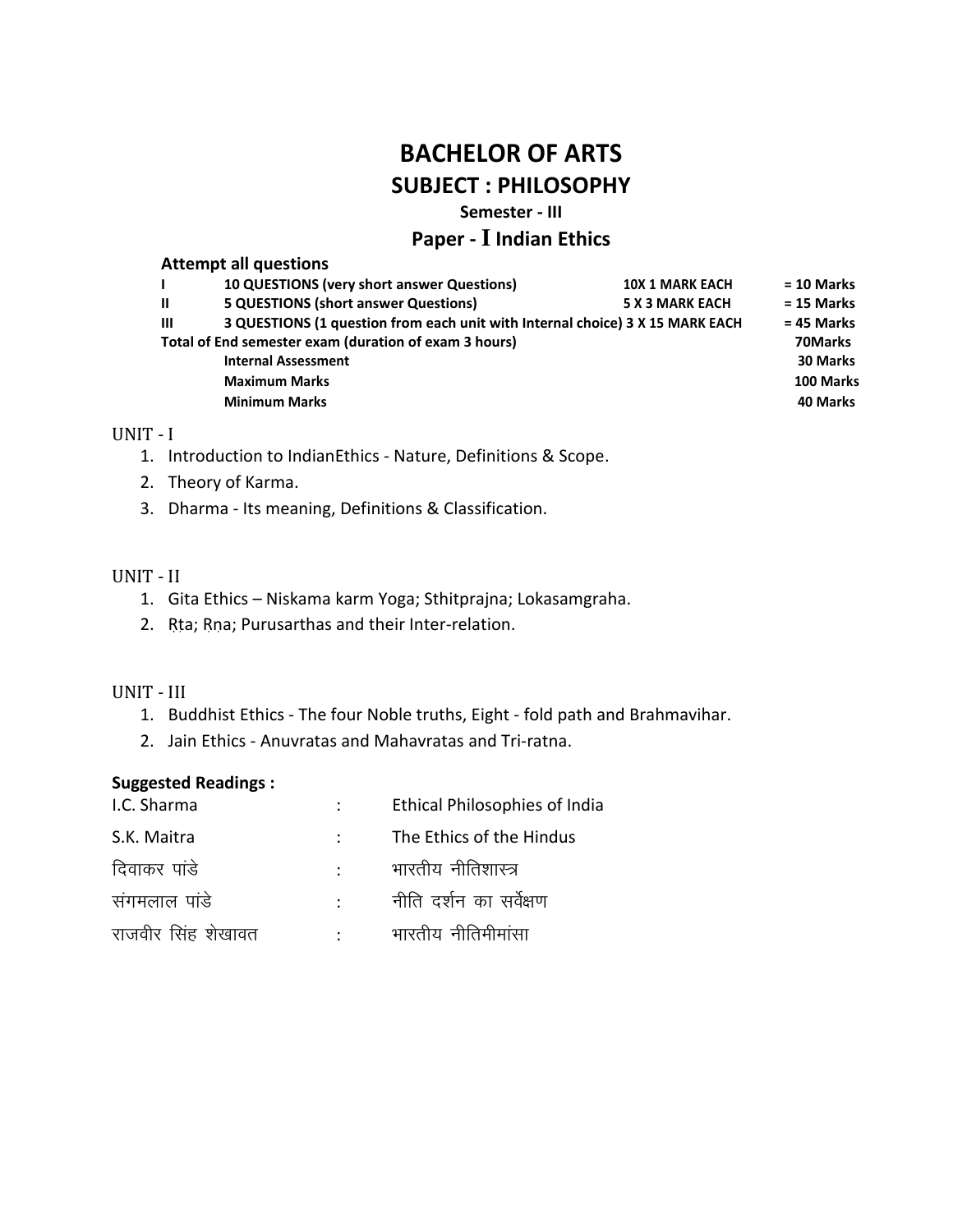#### **Semester - VI**

### **Paper – I Sāṁkhya Yoga**

#### **Attempt all questions**

|              | 10 QUESTIONS (very short answer Questions)                                    | <b>10X 1 MARK EACH</b> | $= 10$ Marks |
|--------------|-------------------------------------------------------------------------------|------------------------|--------------|
| $\mathbf{u}$ | <b>5 QUESTIONS (short answer Questions)</b>                                   | <b>5 X 3 MARK EACH</b> | $= 15$ Marks |
| Ш            | 3 QUESTIONS (1 question from each unit with Internal choice) 3 X 15 MARK EACH |                        | $= 45$ Marks |
|              | Total of End semester exam (duration of exam 3 hours)                         |                        | 70Marks      |
|              | <b>Internal Assessment</b>                                                    |                        | 30Marks      |
|              | <b>Maximum Marks</b>                                                          |                        | 100Marks     |
|              | <b>Minimum Marks</b>                                                          |                        | 40Marks      |
|              |                                                                               |                        |              |

#### UNIT - I

- 1. Trividhdukh and it's annihilation.
- 2. Praman and Satkaryavada.

#### UNIT - II

- 1. Prakratis-Vyakta, Avaykta andPurush.
- 2. Nature of Yoga; Ashtang Sadhan of Yoga; Nature and kinds of Samadhi.

#### UNIT - III

- 1. Chittabhumi; Chittavratti; Panchklesh; kriya yoga,
- 2. Ishwar.

| Patanjali     | Yoga sutra (Gita Press)                     |
|---------------|---------------------------------------------|
| Ishvarkrsna's | Samkhyakarika (Hindi Translation Available) |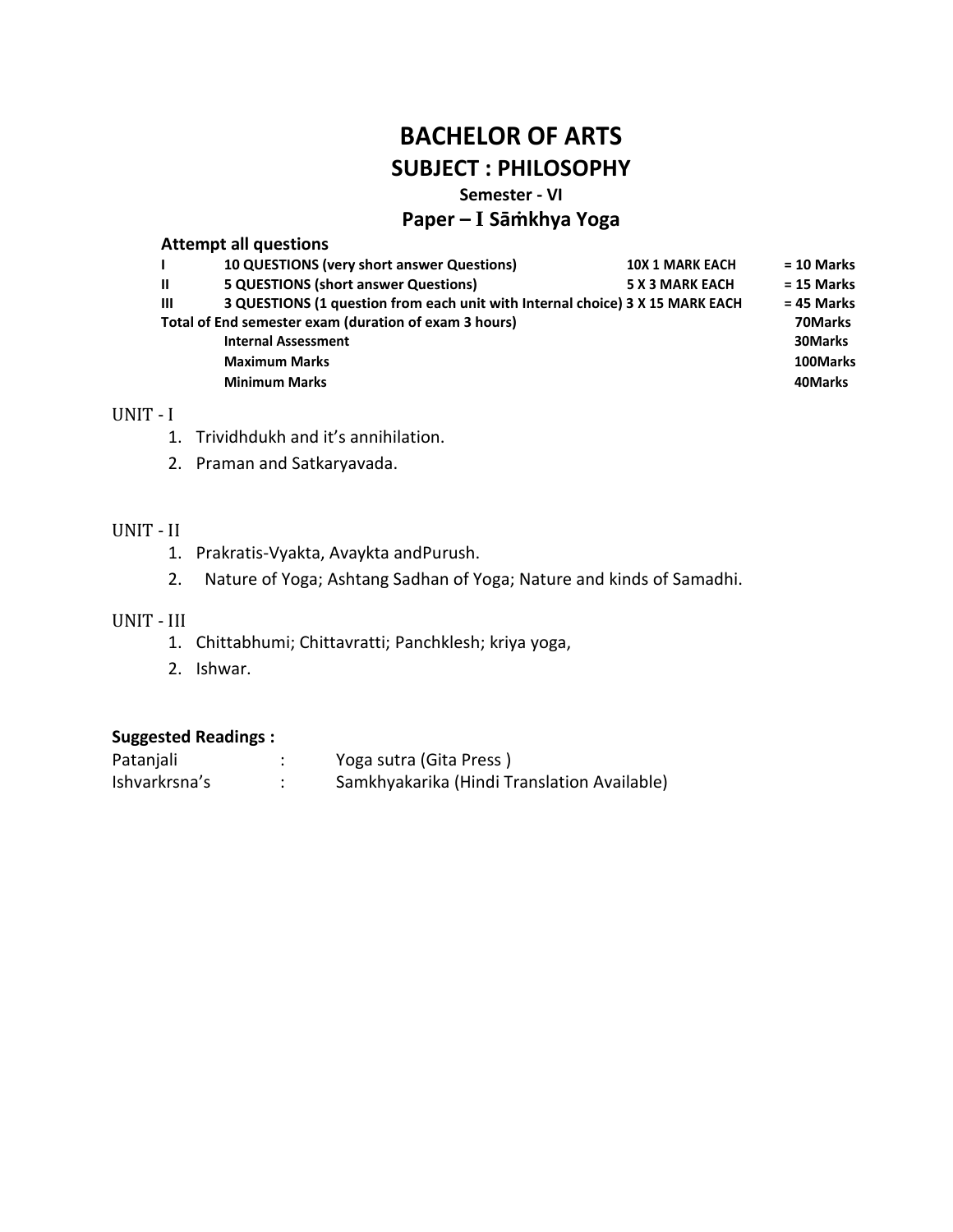#### Semester - VI

### **Paper - II Socio - Political Philosophy**

|              | <b>Attempt all questions</b>                                                  |                        |              |
|--------------|-------------------------------------------------------------------------------|------------------------|--------------|
|              | 10 QUESTIONS (very short answer Questions)                                    | <b>10X 1 MARK EACH</b> | $= 10$ Marks |
| $\mathbf{u}$ | <b>5 QUESTIONS (short answer Questions)</b>                                   | <b>5 X 3 MARK EACH</b> | $= 15$ Marks |
| $\mathbf{m}$ | 3 QUESTIONS (1 question from each unit with Internal choice) 3 X 15 MARK EACH |                        | $= 45$ Marks |
|              | Total of End semester exam (duration of exam 3 hours)                         |                        | 70Marks      |
|              | <b>Internal Assessment</b>                                                    |                        | 30Marks      |
|              | <b>Maximum Marks</b>                                                          |                        | 100Marks     |
|              | <b>Minimum Marks</b>                                                          |                        | 40Marks      |
|              |                                                                               |                        |              |

#### UNIT - I

- 1. Social and Political Philosophy Scope and Concern.
- 2. Political Ideologies Democracy; Socialism; Communism.

#### UNIT - II

- 1. Rights & Duties its meaning & concepts.
- 2. Political action Constitutionalism; Revolutionism.

#### UNIT - III

1. Sovereignty - Austin and Laski.

 $\mathbb{R}^2$ 

2. Gandhi - Sarvodya; Satyagraha and Trusteeship.

| R. N. Kaul       |                | A Hand Book of Social Philosophy                |
|------------------|----------------|-------------------------------------------------|
| O. P. Gauba      | $\ddot{\cdot}$ | Social and Political Philosophy                 |
|                  | :              | An Introduction to Social Political Theory      |
| J.Fierg          | :              | Social Philosophy                               |
| हृदयनारायण मिश्र | $\ddot{\cdot}$ | समाज दर्शन का सैद्धान्तिक एवं समस्यात्मक विवेचन |
| शिवभानू सिंह     | ٠              | समाज दर्शन का सर्वेक्षण                         |
| जी पी नेमा       | $\bullet$      | गांधीजी का दर्शन                                |
| के के<br>पाठक    | ٠              | समाज एवं राजनीतिक<br>दशन                        |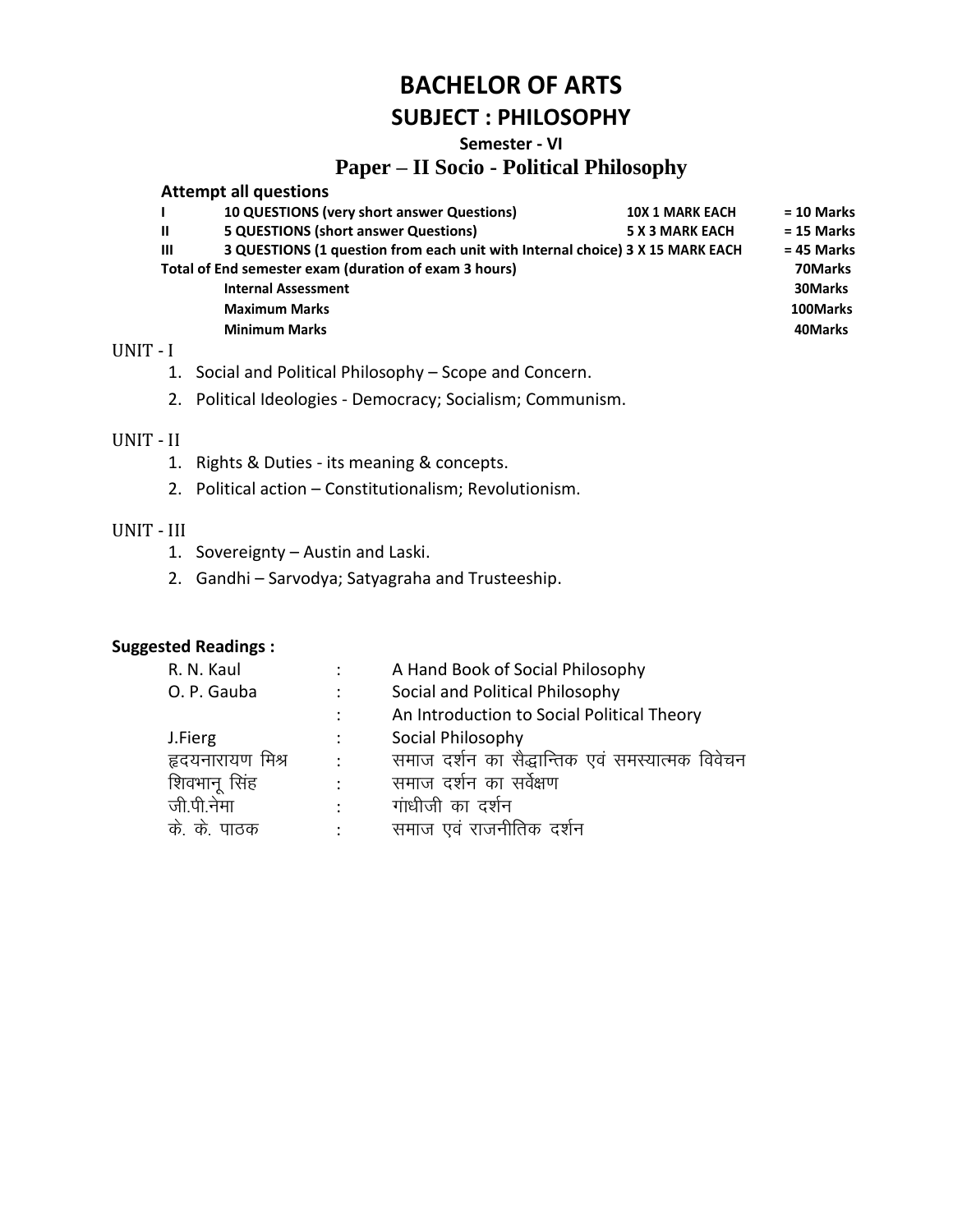# **BACHELOR OF ARTS**

# **SUBJECT: PHILOSOPHY**

#### Semester - V

## Paper - Il Philosophy of Religion

|                                                       | <b>Attempt all questions</b>                                                  |                        |              |
|-------------------------------------------------------|-------------------------------------------------------------------------------|------------------------|--------------|
|                                                       | <b>10 QUESTIONS (very short answer Questions)</b>                             | <b>10X 1 MARK EACH</b> | $= 10$ Marks |
| $\mathbf{u}$                                          | <b>5 QUESTIONS (short answer Questions)</b>                                   | <b>5 X 3 MARK EACH</b> | $= 15$ Marks |
| $\mathbf{m}$                                          | 3 QUESTIONS (1 question from each unit with Internal choice) 3 X 15 MARK EACH |                        |              |
| Total of End semester exam (duration of exam 3 hours) |                                                                               |                        | 70Marks      |
|                                                       | <b>Internal Assessment</b>                                                    |                        | 30Marks      |
|                                                       | <b>Maximum Marks</b>                                                          |                        | 100Marks     |
|                                                       | <b>Minimum Marks</b>                                                          |                        | 40Marks      |
|                                                       |                                                                               |                        |              |

#### UNIT - I

- 1. Introduction to Religion and Philosophy of Religion Natureand concern; Concept of Dharma.
- 2. Moral Attributes of God Metaphysics and Moral Attributes.

#### UNIT - II

- 1. Proof for the existence of God Indian and Western.
- 2. Religious experience Mysticism.

#### UNIT - III

- 1. The Problem of Evil.
- 2. Immortality and Duty of Soul.

| ۰.        | Philosophy of Religion (Hindi Translation Available)          |
|-----------|---------------------------------------------------------------|
| ÷         | Classical and Contemporary Readings in Philosophy of Religion |
| ٠         | Religions Philosophy (Hindi Translation Available)            |
| $\bullet$ | धर्मदर्शन की रूपरेखा                                          |
| $\bullet$ | धर्मदर्शन का परिचय                                            |
|           | धर्मदर्शन                                                     |
| $\bullet$ | धर्मदर्शन की मुल समस्याएँ                                     |
|           |                                                               |